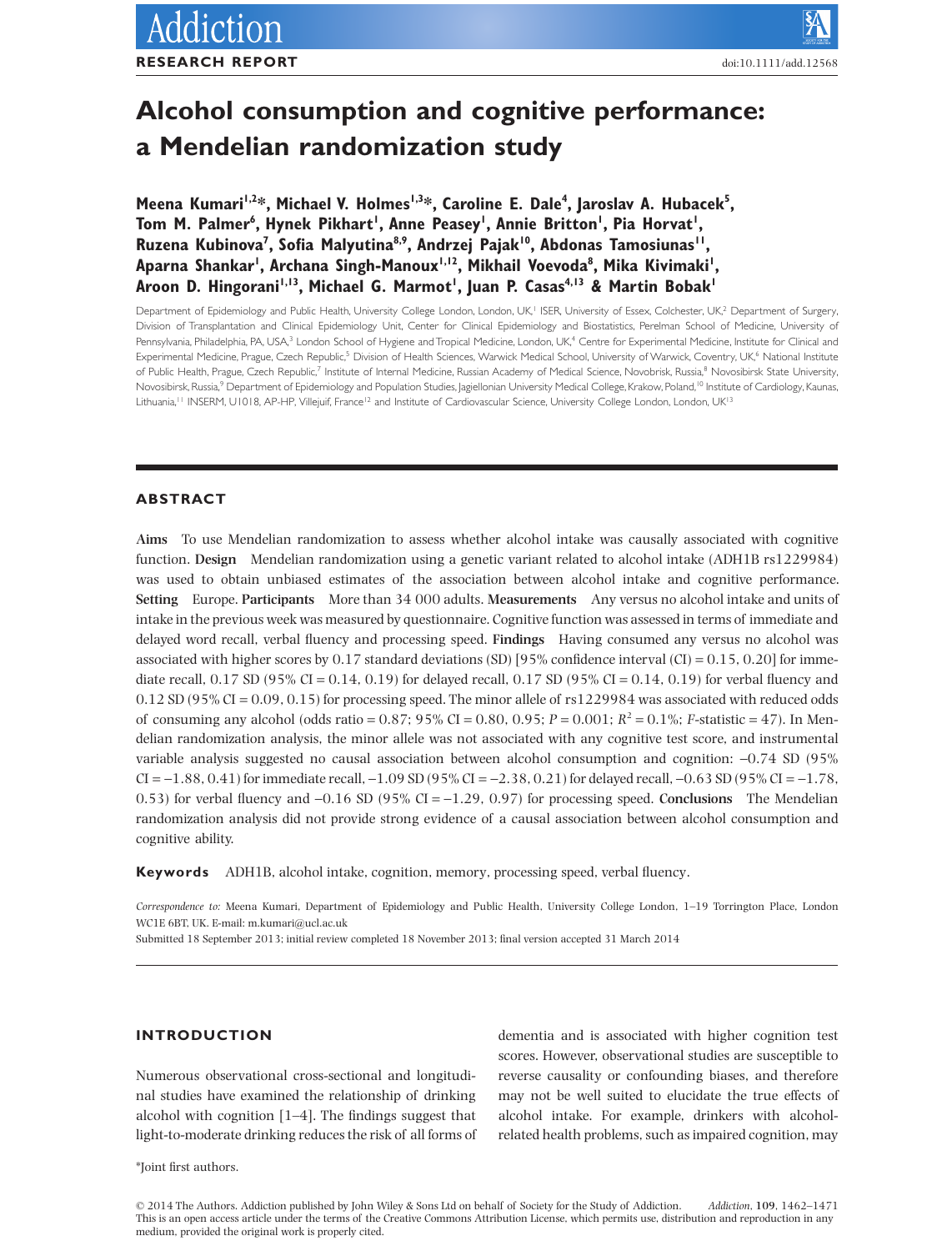stop drinking; in this case, non-drinkers would appear to have lower cognitive scores than current drinkers.

Mendelian randomization takes advantage of the properties of genetic variants present from birth and allocated at random according to Mendel's second law [5–8]. Gene variants associated with alcohol intake can be used to evaluate the potentially unbiased effects of alcohol on health outcomes [9]. This approach was used recently by a study of Chinese individuals (*n* = 4200) in which a genetic marker in the alcohol-metabolizing gene, *ALDH2*, was used as an instrument for alcohol exposure [10]; the study found no association between moderate alcohol intake and cognition in instrumental variable analysis. However, this study was relatively small, and limited to light and moderate drinking East Asian men. Larger studies, which include women and a greater range of alcohol intake, are needed to further investigate the inconsistency between observation and Mendelian randomization findings.

In populations of European descent *ALDH2* SNP rs671 is monomorphic, preventing its use in Mendelian randomization. However, a non-synonymous SNP (rs1229984) in the *ADH1B* gene, encoding one of the alcohol dehydrogenase family of enzymes (alcohol dehydrogenase 1B, *ADH1B*), is suitable for Mendelian randomization [11]. Alcohol dehydrogenases are involved in metabolizing most of ingested alcohol [12,13]. *In-vitro* studies have shown that A carriers of *ADH1B* rs1229984 have higher *ADH1B* enzymatic activity than G/G wild-type [14], and studies in humans have demonstrated that carriers of the A allele are less likely to drink alcohol and, if they do, have lower consumption than GG homozygotes [11,15]. Several previous studies have used *ADH1B* rs1229984 in Mendelian randomization studies of various outcomes [16–18].

We investigated the association of rs1229984 with cognitive performance in six large epidemiological cohorts comprising more than 34 000 European participants, to obtain unbiased estimates of the association between alcohol consumption and cognitive function.

# **METHODS**

#### **Ethics statement**

All studies were approved by ethical committees in each participating centre and at UCL. All participants provided written consent to participate in the study.

# **Study populations and study participants**

These analyses combine data from the following large epidemiological cohorts.

#### *English Longitudinal Study of Ageing (ELSA)*

The ELSA sample was drawn from households that responded to the Health Survey for England (HSE) in 1998, 1999 and 2001. Households were included in ELSA if one or more resident was aged 50 years or more. There were 19 924 individuals in households that responded to HSE who would have been aged 50 by the time the ELSA sample was taken in 2002. Two thousand, five hundred and six of these older individuals died or were ineligible for follow-up; of the remainder, 11 392 (65.7%) became ELSA respondents. More detail has been reported elsewhere [19,20]. Data used here are from the second wave of ELSA (2004), in which there were 7079 participants of a clinic visit; of these 5642 white/ European participants provided DNA.

# *Whitehall II study*

The Whitehall II cohort initially recruited 10 308 participants between 1985 and 1988 (Phase 1) from 20 London-based civil service departments [21]. These participants were re-contacted between 1989 and 2004 on seven occasions. Data reported here are from Phase 7 (2002–04) of the Whitehall II study. Of 6941 participating at Phase 7, 6483 (93.4%) had a clinical assessment during which cognitive function assessments were administered. Of these, DNA is available from 5059 white/European participants.

# *Health, Alcohol and Psychosocial Factors In Eastern Europe (HAPIEE) study*

The HAPIEE study recruited four random urban population samples of men and women aged 45–69 years at baseline in 2002–05 in Novosibirsk (Russia), Kaunas (Lithuania), Krakow (Poland) and six towns in the Czech Republic [22]. Cognitive function was assessed in a subsample of participants at baseline and for the total sample at re-examination in 2006–08; during the re-examination, a fourth cohort in Kaunas (Lithuania) was established. A total of 36 030 people were recruited (overall response rate 61%), of whom 23 884 participants had data on both *ADH1B* rs1229984 genotype and cognition. Where participants had repeated measurements of cognitive function, the first measurement was used in the analysis.

#### **Measurements**

In each study, participants completed questionnaires, underwent a clinical examination and provided blood samples.

*Alcohol intake*

Of the various aspects of alcohol consumption collected in each cohort, the measure comparable across cohorts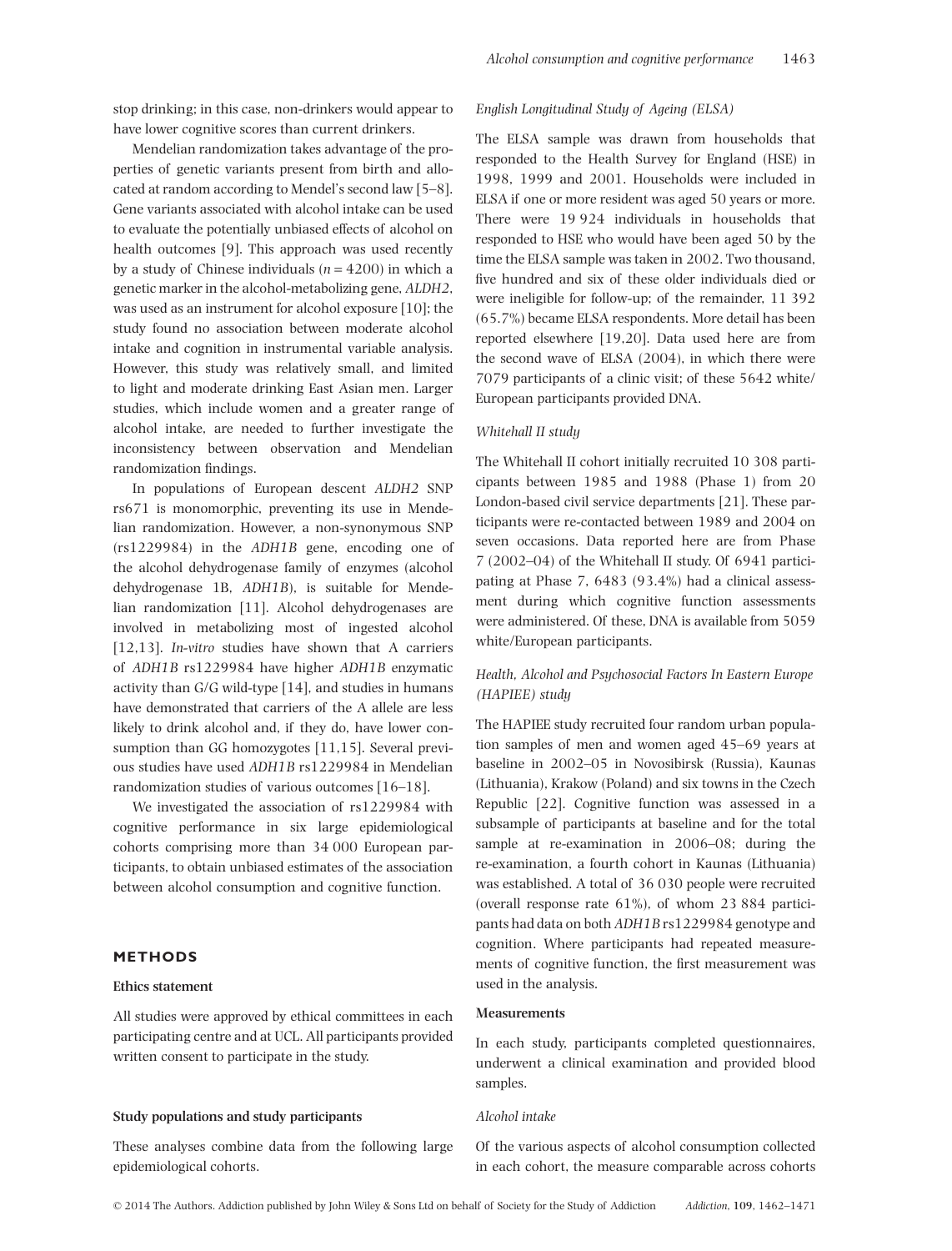was weekly consumption of alcohol. In ELSA and Whitehall II, the question related to intake during the last week (reported in British units) and in the HAPIEE cohorts, to a typical week (reported in litres and millilitres). For the purposes of this analysis, we converted all values to British units (1 British unit  $= 8$  g of ethanol). Given the relatively small proportion of participants who reported consuming more than the recommended amounts (28 units per week in men and 21 units in women), drinkers in our cohorts largely represent light-to-moderate drinkers.

#### *Cognitive performance*

Memory was assessed by immediate recall (all cohorts) and delayed recall (ELSA and HAPIEE cohorts). In ELSA, 10 common words were read out by a computer at a rate of one word every 2 seconds. The sound level was adjusted to meet the requirements of each participant. Participants were asked to recall as many words as possible immediately and again after a short delay, during which they completed other cognitive tests. Four different randomly assigned word lists were used, and members of the same household were given different versions. Whitehall II participants were given 1 minute to write down the number of words remembered. In the HAPIEE cohorts, a list of the same 10 words was read by an interviewer (baseline) or from a computer (re-examination) three times. Participants were asked to recall verbally as many words as possible immediately and then again after completing all other cognitive tests. The sum of the three immediate recalls was used in the analysis.

**Table 1** Descriptive characteristics of the analytical samples.

Verbal (semantic) fluency was assessed in all cohorts by recalling as many animals as possible in 1 minute. In HAPIEE and ELSA cohorts recall was verbal and results were recorded by the interviewer, while in Whitehall II, participants were asked to write down their responses.

Processing speed was assessed in ELSA and HAPIEE using the letter cancellation test. Participants were asked to cross out as many of the 65 target letters ('*P*' and 'W', '*P*' and 'III' in Russia) as possible in 1 minute on a page incorporating 780 letters in a grid. The total number of correctly letters crossed-out letters was used as a measure of processing speed.

#### **Genotyping and quality control**

The rs1229984 variant in *ADH1B* was genotyped in all six cohorts. Genotyping was carried out using the Kaspar genotyping platform by KBioscience [\(www.lgcgenomics.com\)](http://www.lgcgenomics.com) in Russian, Polish and Lithuanian HAPIEE samples and in ELSA and Whitehall II studies. Czech HAPIEE samples were genotyped at the Institute of Clinical and Experimental Medicine, Prague. A subsample of 100 samples was genotyped at both laboratories, with 99% agreement. In all cohorts, the call rate was >98% and the rs1229984 SNP was in Hardy–Weinberg equilibrium at *P* > 0.001 (Table 1).

# **Confounders and mediators**

Sex and age were obtained from questionnaire information in each of the cohorts. Age was used in analysis in

|                                               | HAPIEE Czech | HAPIEE      | HAPIEE      | <b>HAPIEE</b> | Whitehall     |             |
|-----------------------------------------------|--------------|-------------|-------------|---------------|---------------|-------------|
|                                               | Republic     | Russia      | Poland      | Lithuania     | II            | ELSA        |
| No. subjects                                  | 5607         | 5814        | 5627        | 6836          | 5031          | 5537        |
| Age, mean, SD, years                          | 59.1 (7.0)   | 59.7 (6.9)  | 58.8 (7.0)  | 60.9(7.6)     | 55.3(6.0)     | 66.1(9.8)   |
| $\%$ women                                    | 55           | 57          | 51          | 54            | 26            | 54          |
| Cognitive function (mean, SD)                 |              |             |             |               |               |             |
| Word recall (max. $30$ ) <sup>a</sup>         | 22.6(3.6)    | 20.9(4.6)   | 20.4(4.3)   | 21.8(4.1)     | 7.1(2.4)      | 5.7(1.9)    |
| Delayed recall (max. 10)                      | 7.6(1.8)     | 7.0(2.2)    | 7.1(1.9)    | 7.7(1.9)      | NA            | 4.4(2.1)    |
| Verbal fluency                                | 23.6(6.6)    | 18.6(7.1)   | 21.0(6.3)   | 21.4(6.2)     | 16.95(4.0)    | 20.2(6.5)   |
| Letter search                                 | 17.9(4.7)    | 17.0(5.4)   | 18.0(5.8)   | 16.2(4.8)     | NA            | 10.4(3.6)   |
| Weekly alcohol intake, <i>n</i> (median, IOR) | 5491 (5, 18) | 5813(0, 3)  | 5556(0, 6)  | 6812(2, 6)    | 4644 (10, 17) | 4587(2, 12) |
| $ADH1B$ genotype, $n$ $(\%)$                  |              |             |             |               |               |             |
| GG                                            | 5024 (89.6)  | 5203 (89.5) | 5055 (89.8) | 6375 (93.3)   | 4758 (94.6)   | 5235 (94.6) |
| AG                                            | 568 (10.1)   | 601(10.3)   | 552 (9.8)   | 457(6.7)      | 266(5.3)      | 291(5.3)    |
| AA                                            | 15(0.3)      | 10(0.2)     | 20(0.4)     | 4(0.1)        | 7(0.1)        | 11(0.02)    |
| HWE P-value                                   | $P = 0.90$   | $P = 0.09$  | $P = 0.23$  | $P = 0.20$    | $P = 0.11$    | $P = 0.004$ |
| Call rate $(\% )$                             | 99.6         | 98.7        | 98.8        | 98.9          | 99.3          | 98.8        |

a Word recall was based on 30 words in the Health, Alcohol and Psychosocial factors In Eastern Europe (HAPIEE) study and 10 words in the Whitehall II study. ELSA = English Longitudinal Study of Ageing; HWE = Hardy–Weinberg equilibrium; IQR = interquartile range; NA = not available; SD = standard deviation; *AD1HB* = alcohol dehydrogenase 1B.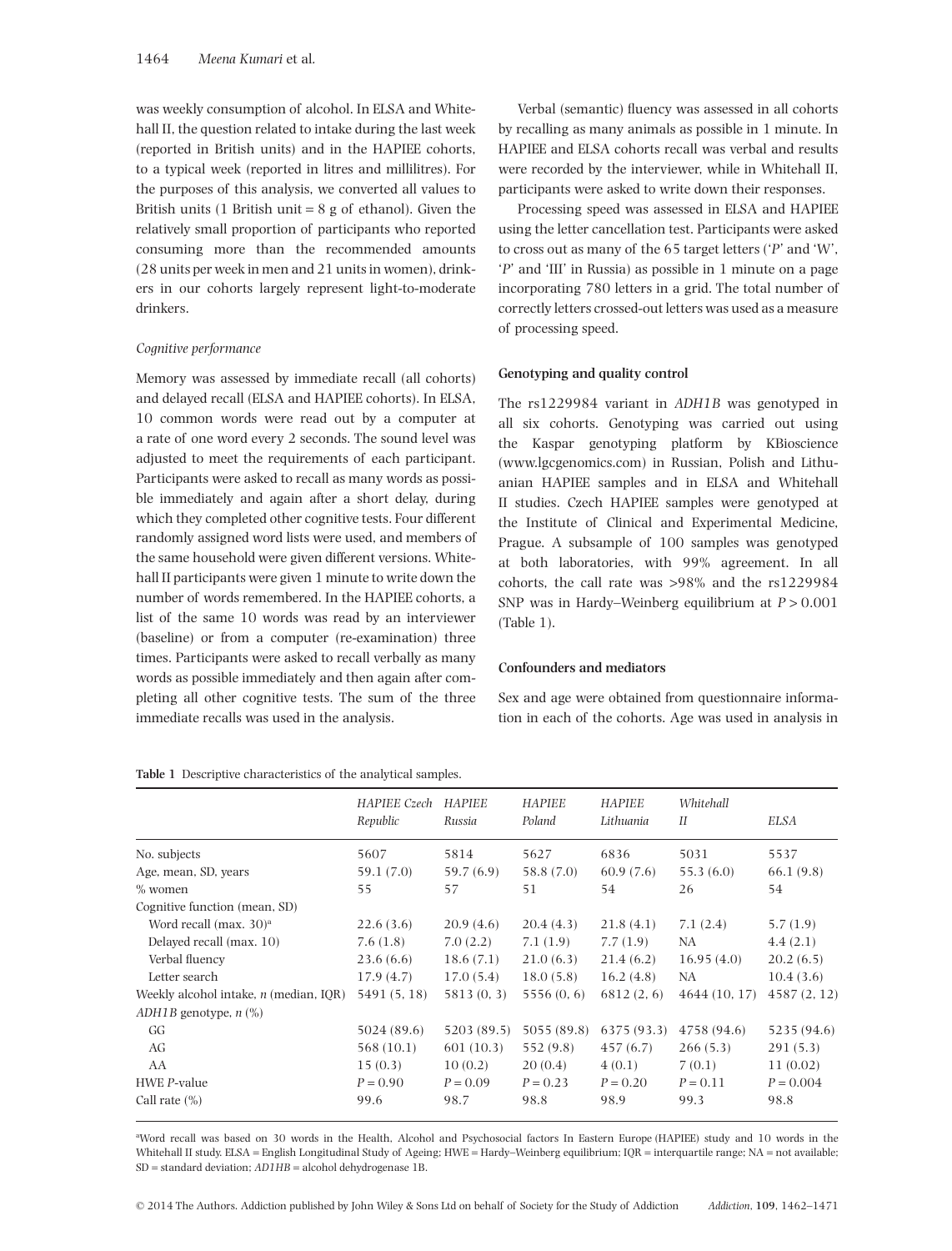5-year age-bands. Educational attainment, which is considered as a mediator in the association of alcohol intake and cognitive performance, is categorized as attainment of primary, vocational, secondary and university/ postgraduate education.

#### **Statistical analyses**

All cognitive test results were standardized (mean = 0, standard deviation  $= 1$ ) to allow comparison between tests. A dominant model was used for genetic analyses; that is, AA carriers and GA carriers were compared to the GG reference group. Owing to a skewed distribution, alcohol intake in units per week was natural log-transformed. A value of 1 was added prior to logtransformation in order to preserve values for individuals who consumed no alcohol.

We generated a pooled data set for the analyses and adjusted for study cohort. First, we examined the observational association between alcohol and cognitive traits. To do this, we generated categories of alcohol consumption  $(0, >0 < 5, \geq 5 < 10, \geq 10 < 15, \geq 15 < 20$  British units/week) and conducted linear regression analyses with the cognition traits as dependent variables and alcohol categories as the independent variable, adjusted for age group (used in 5-year age-bands) and sex. Individuals reporting 0 units/week alcohol were used as the reference group.

Secondly, we investigated the association of the gene variant on any versus no alcohol and on alcohol intake in log weekly units per week. Because a Mendelian randomization analysis is conducted in part to remove potential confounders, we also investigated the association between the rs1229984 A-allele and common confounding factors, such as age, sex and smoking. Educational attainment was considered a potential mediator in the association of rs1229984 A-allele with cognition.

We investigated the association of the rs1229984 A-allele with cognitive traits overall and separately for those who reported no drinking versus those who report alcohol intake. We conducted a test for interaction between *ADH1B* rs1229984 and each cognitive trait stratified by any versus no alcohol consumption under the hypothesis that the *ADH1B* rs1229984 variant would only act in individuals exposed to alcohol; a small *P*-value for interaction would provide evidence of a differential effect of the genetic variant according to alcohol consumption.

Thirdly, we used the gene variant to estimate the unconfounded associations between alcohol and cognitive scores. We used the observational association to inform on the approach for the instrumental variable analysis. The observational associations suggested a plateau effect, where any alcohol consumption per week was associated with higher cognitive scores compared with individuals consuming 0 units per week, with no apparent gradient among drinkers. We dichotomized the alcohol exposure into any versus none per week, and used the gene variant to instrument this alcohol phenotype. The instrumental variable estimates therefore relate to the effect of any alcohol compared with none per week on cognitive function. In sensitivity analysis, we used the genetic variant to instrument volume of alcohol in log-weekly units. We used two-stage least-squares instrumental variable analysis using the 'ivregress' command in Stata version 12.0 (StataCorp, College Station, TX, USA). The analyses were repeated after excluding individuals consuming more than the recommended limit to examine light-to-moderate drinking.

Finally, to maximize use of the available data, we combined our findings with those from a recently published study using the *ALDH2* gene [10]. We generated instrumental variables estimates for a 1-unit increase in alcohol per day and its effect on delayed recall in our pooled data set. Using this instrumental variable estimate, we conducted a fixed-effects meta-analysis using the previously published instrumental variable estimate for a comparable difference in alcohol on a delayed 10-word recall trait.

# **RESULTS**

#### **General characteristics**

There were 34 452 individuals in the analysis, with a mean age ranging from 44 to 66 years; 50% of participants were female. The median alcohol consumption in the pooled data set was 2.3 units per week [interquartile range (IQR) 0, 11.4]. No major differences in cognitive test scores among the six cohorts were observed; the lower scores in ELSA reflected the older age of participants in this cohort (Table 1).

# **Observational associations between alcohol and cognition traits**

Scores for all four cognitive traits were higher in individuals who consumed any alcohol compared to individuals who consumed no alcohol per week, with a 'plateau' effect whereby the greatest difference in cognitive function was between individuals who reported drinking 0 units per week and individuals who consumed between >0 to <5 units per week, and no difference within individuals who consumed any alcohol per week (Fig. 1).

### **Association of** *ADH1B* **rs1229984 with alcohol intake**

Carriage of the A-allele of rs1229984 was associated with a 10.3% lower alcohol intake per week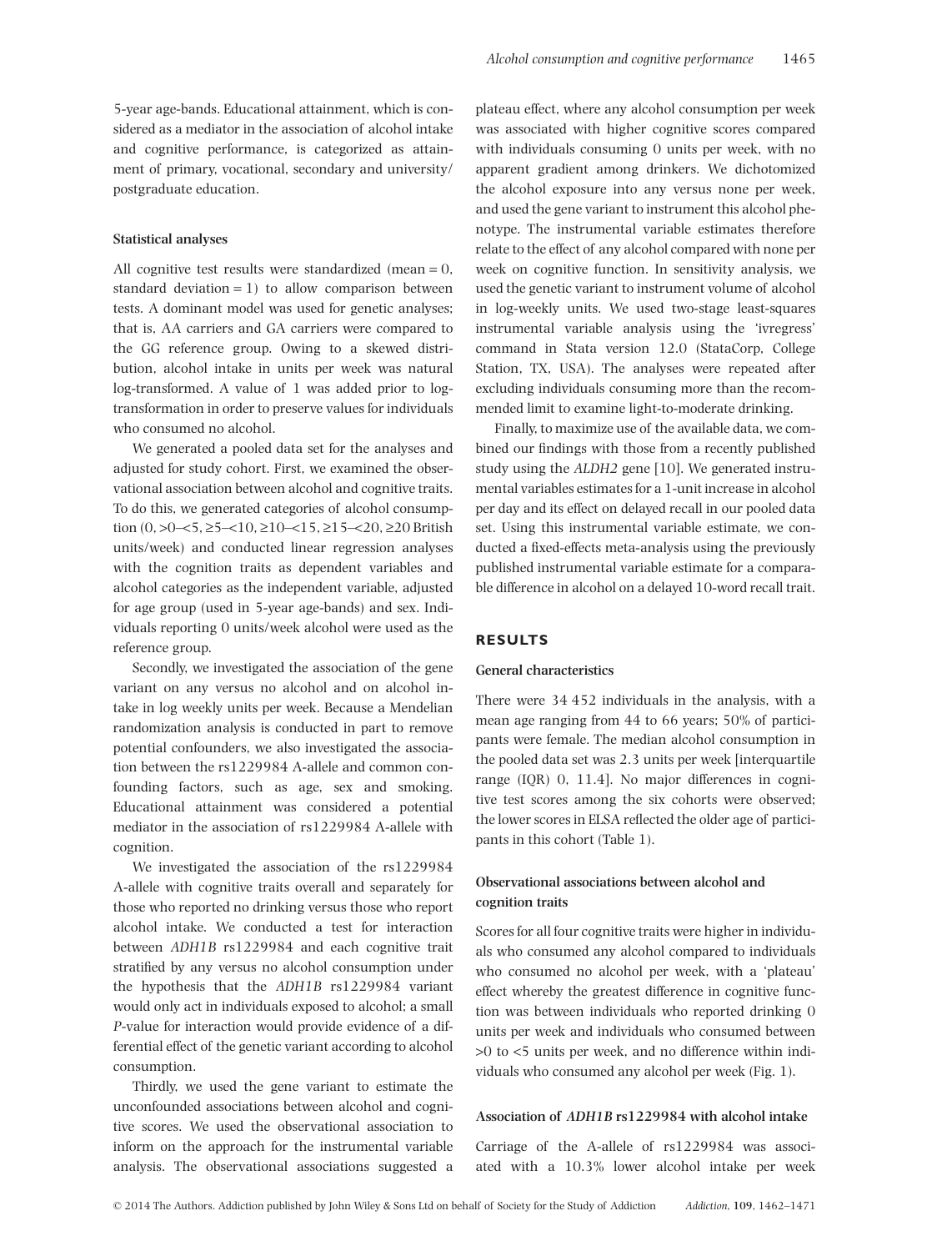

Figure I Observational association between alcohol intake (categories of volume compared to no alcohol) and cognitive traits. Estimates are adjusted for age group and sex. Blue dots represent the mean and red whiskers represent the 95% confidence interval

| Trait                                                                                                                                                                                                              | No. with a trait/total | Effect estimate (95% CI)                        | P-value              |
|--------------------------------------------------------------------------------------------------------------------------------------------------------------------------------------------------------------------|------------------------|-------------------------------------------------|----------------------|
| Alcohol traits                                                                                                                                                                                                     |                        |                                                 |                      |
| Units/week                                                                                                                                                                                                         | NA/32 903              | $-10.3\%$ ( $-14.7\%$ , $-5.6\%$ ) <sup>a</sup> | $3.1 \times 10^{-5}$ |
| Any versus no alcohol intake per week                                                                                                                                                                              | 18 778/32 903          | $0.87(0.80, 0.95)^{b}$                          | 0.001                |
| Confounders                                                                                                                                                                                                        |                        |                                                 |                      |
| Age group, years $(<50, \geq 50-\lt; 55, \geq 55-\lt; 60$ ,<br>$\geq 60$ - $\lt 65$ , $\geq 65$ - $\lt 70$ , $\geq 70$ - $\lt 75$ , $\geq 75$ - $\lt 80$ .<br>$\geq$ 80- $\lt$ 85, $\geq$ 85- $\lt$ 90, $\geq$ 90) | NA/34 316              | $1.01(0.951.09)^c$                              | 0.71                 |
| Sex (male)                                                                                                                                                                                                         | 17 116/34 431          | $1.10(1.01, 1.19)^{b}$                          | 0.024                |
| Smoking status (ever versus none)                                                                                                                                                                                  | 16 671/33 897          | $1.080(0.998, 1.170)^{b}$                       | 0.06                 |
| Potential mediator                                                                                                                                                                                                 |                        |                                                 |                      |
| Educational attainment (primary, vocational,<br>secondary, university)                                                                                                                                             | NA/33 726              | $1.14$ $(1.06, 1.22)^c$                         | $3.0 \times 10^{-4}$ |

**Table 2** Difference in alcohol phenotypes, age, sex, smoking status and educational attainment between the *ADH1B* rs1229984 A-allele carriers versus GG homozygotes (reference group).

<sup>a</sup>Linear regression coefficient; <sup>b</sup>odds ratio; <sup>c</sup>estimates obtained from ordered logistic regression, therefore the odds ratio refers to the odds of increasing from one category to the next higher. CI = confidence interval; NA = not available.

[95% confidence interval  $(CI) = 5.6\%$ , 14.7%) with an *F*-statistic of 41 and  $R^2$  of 0.1%. The corresponding odds ratio for any versus no weekly alcohol was 0.87 (95% CI = 0.80, 0.95) (Table 2) with *F*-statistic of 47 and  $R^2 = 0.1\%$ .

# **Association of** *ADH1B* **rs1229984 with age, sex, smoking and educational attainment**

No association was found between carriage of the A-allele of rs1229984 with age. However, a weak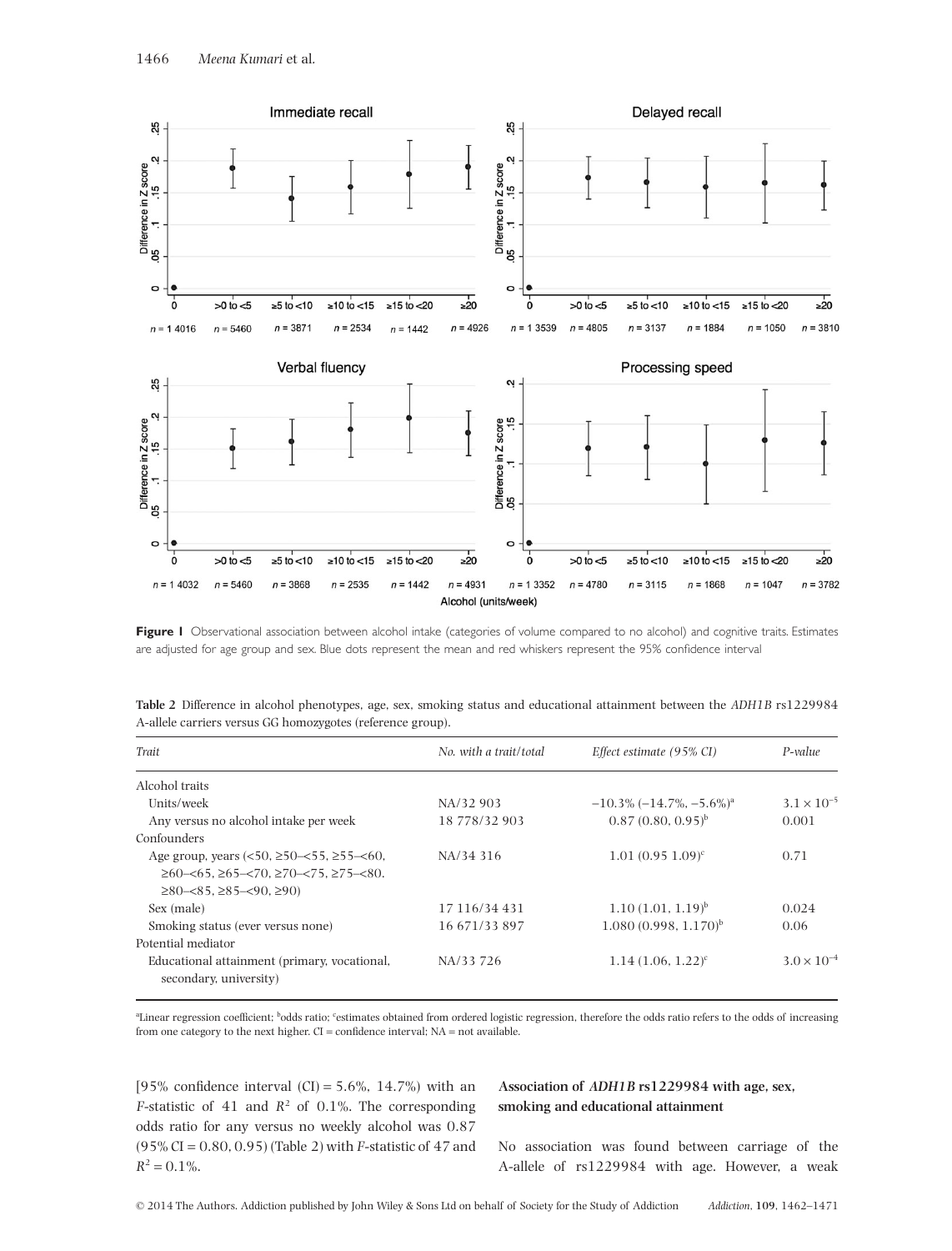|                  |                 |               | Regression coefficient    |         | P-value                    |
|------------------|-----------------|---------------|---------------------------|---------|----------------------------|
| Cognitive test   | Alcohol stratum | <b>Number</b> | $(95\% \text{ CI})$       | P-value | $(interator)$ <sup>b</sup> |
| Immediate recall | All individuals | 33 512        | $0.02(-0.02, 0.06)$       | 0.40    | NA                         |
|                  | No alcohol      | 14 016        | $0.03(-0.03, 0.09)$       | 0.31    | 0.35                       |
|                  | Any alcohol     | 18 2 3 3      | $0.01(-0.05, 0.07)$       | 0.72    |                            |
| Delayed recall   | All individuals | 29 3 8 6      | $0.03(-0.02, 0.07)$       | 0.20    | NA                         |
|                  | No alcohol      | 13 539        | $0.03(-0.03, 0.09)$       | 0.30    | 0.53                       |
|                  | Any alcohol     | 14 68 6       | $0.03(-0.03, 0.09)$       | 0.36    |                            |
| Verbal fluency   | All individuals | 33 531        | $0.01(-0.03, 0.05)$       | 0.47    | NA                         |
|                  | No alcohol      | 14 0 32       | $0.02(-0.04, 0.07)$       | 0.54    | 0.95                       |
|                  | Any alcohol     | 18 2 3 6      | $0.03(-0.02, 0.09)$       | 0.23    |                            |
| Processing speed | All individuals | 29 105        | $-0.01(-0.05,0.03)$       | 0.68    | NA                         |
|                  | No alcohol      | 13 3 5 2      | $-0.02$ ( $-0.08, 0.04$ ) | 0.56    | 0.60                       |
|                  | Any alcohol     | 14 5 9 2      | $0.01(-0.05,0.07)$        | 0.68    |                            |

**Table 3** Association of the alcohol dehydrogenase 1B (*ADH1B*) rs1229984 A-allele carriage<sup>a</sup> (versus GG reference group) with cognitive performance, stratified by alcohol intake.

<sup>a</sup>A-allele carriage is associated with reduced alcohol consumption. <sup>b</sup>Likelihood ratio test for interaction between alcohol intake (any versus none per week) and *ADH1B* rs1229984 (A carriage versus GG, reference group) on cognitive performance. Alcohol intake (no alcohol, any alcohol) refers to consumption per week. The 'All individuals' stratum includes participants without measures of alcohol intake. CI = confidence interval; NA = not available.

association was identified with male sex [odds ratio (OR)  $= 1.10$ ; 95% CI = 1.01, 1.19;  $P = 0.02$ ) and smoking status (OR =  $1.08$ ; 95% CI =  $1.00-1.17$ ;  $P = 0.06$ ) while the association with educational attainment was significant (OR = 1.14;  $95\%$  CI = 1.06, 1.22 for each unit increase in educational category;  $P = 3 \times 10^{-4}$ , Table 2).

# **Association of** *ADH1B* **rs1229984 with cognitive traits overall and stratified by alcohol consumption**

We found no association between carriage of the A-allele of rs1229984 and cognitive performance, neither overall nor when stratified by drinking status (into drinking any versus no alcohol per week) (all *P*-values >0.1; Table 3). Using the genotype as a continuous variable produced similar results. The interaction between alcohol intake and the rs1229984 A-allele carrier status was not significant (all *P*-values >0.1), meaning that there was no differential association between the rs1229984 A-allele and cognition when stratified by alcohol consumption.

# **Contrasting observational to instrumental variable analyses**

Because the observational association between alcohol intake and cognition suggested that the greatest difference in cognitive traits was when comparing any alcohol intake to none per week, we used the rs1229984 variant to instrument this phenotype. The observational associations suggest that alcohol intake was associated consistently with higher cognitive scores (Table 4). In contrast, the instrumental variable estimates for any versus no alcohol intake per week showed no association between alcohol intake and cognitive traits. Further, the point estimates from these analyses were directionally opposite to those of the observational estimates, although the 95% CI of the instrumental variable estimates were wide and overlapped those of the observational estimates. Similar results were apparent when analyses were repeated using the effect of a 1-log unit increase in alcohol intake per week (Table 4). We additionally adjusted for educational attainment and smoking status, and found the instrumental variable estimates to remain unaltered (Table 4). With the exception of delayed recall, *P*-values for the Durbin–Wu–Hausman test were >0.05, suggesting no difference between the observational and instrumental variable estimates. Repeating the instrumental variable analyses with participants consuming fewer than recommended drinking limits did not change the results (not shown).

To maximize use of the available data, we combined our data with previously published [10] causal estimates for a 1 unit/day increase in alcohol on delayed recall using fixed-effects meta-analysis. The combined analysis, including 32 932 participants, found that a 1-unit/day increase in alcohol did not associate with delayed recall (instrumental variable beta coefficient for a 1-unit increase in alcohol/day: −0.06; 95% CI = −0.20, 0.07), with low heterogeneity between estimates  $(I^2 = 0\%)$ (Fig. 2).

# **DISCUSSION**

In data from six large population-based cohorts, we found strong evidence of alcohol intake associated with better cognitive performance. However, a Mendelian randomization analysis, using a genetic variant (*ADH1B*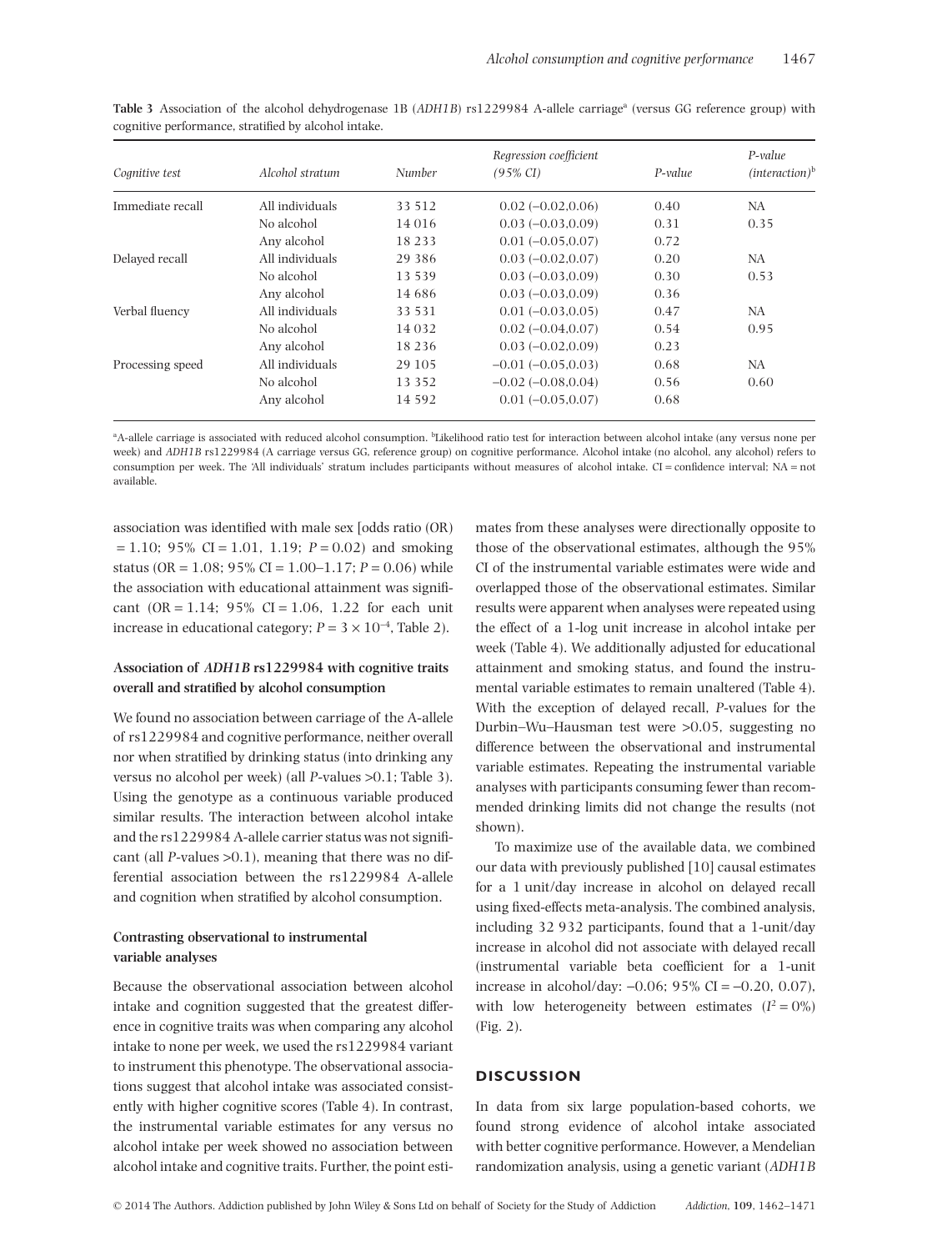### 1468 *Meena Kumari* et al*.*

|                                                         | Immediate recall        | Delayed recall          | Verbal fluency       | Processing speed     |
|---------------------------------------------------------|-------------------------|-------------------------|----------------------|----------------------|
| Any drinking versus none                                |                         |                         |                      |                      |
| Observational $(1)$                                     | 0.17(0.15, 0.20)        | 0.17(0.14, 0.19)        | 0.17(0.14, 0.19)     | 0.12(0.09, 0.15)     |
| Instrumental variable (1)                               | $-0.74(-1.88, 0.41)$    | $-1.09$ $(-2.38, 0.21)$ | $-0.63(-1.78, 0.53)$ | $-0.16(-1.29, 0.97)$ |
| P-value (Durbin-Wu-Hausman test)                        | 0.09                    | 0.03                    | 0.15                 | 0.63                 |
| Instrumental variable (2)                               | $-0.23(-1.17, 0.72)$    | $-0.60$ $(-1.62, 0.42)$ | $-0.16(-1.13.0.81)$  | $0.21(-0.77, 1.19)$  |
| P-value (Durbin-Wu-Hausman test)                        | 0.48                    | 0.15                    | 0.61                 | 0.78                 |
| For 1-log unit increase in alcohol consumption per week |                         |                         |                      |                      |
| Observational $(1)$                                     | 0.05(0.04, 0.06)        | 0.05(0.04, 0.06)        | 0.05(0.04, 0.06)     | 0.04(0.03, 0.05)     |
| Instrumental variable (1)                               | $-0.20$ $(-0.50, 0.10)$ | $-0.33(-0.71, 0.05)$    | $-0.17(-0.48, 0.14)$ | $-0.05(-0.40, 0.30)$ |
| P-value (Durbin-Wu-Hausman test)                        | 0.09                    | 0.03                    | 0.14                 | 0.63                 |
| Instrumental variable (2)                               | $-0.06$ $(-0.32, 0.20)$ | $-0.19(-0.51, 0.13)$    | $-0.04(-0.31, 0.22)$ | $0.07(-0.24, 0.38)$  |
| P-value (Durbin-Wu-Hausman test)                        | 0.48                    | 0.16                    | 0.60                 | 0.77                 |

**Table 4** Observational and instrumental variable estimates for the association between cognitive phenotype and alcohol intake: any versus no alcohol per week (upper part) and for a 1-log unit increase in alcohol consumption per week (lower part).

Estimates are regression coefficients (95% confidence interval) for drinking any alcohol versus no alcohol per week (upper part) and for a 1-log unit increase in alcohol volume per week (lower part). (1) Adjusted for age group and sex; (2) adjusted for age, sex, smoking and education. *P*-value (Durbin–Wu–Hausman test) represents a test for endogeneity; a small *P*-value can be interpreted that the observational and instrumental variable estimate are non-concordant.



**Figure 2** Meta-analysis of instrumental variable estimates to investigate the totality of available evidence on the association of alcohol with delayed recall. Instrumental variable (IV) estimates are for a 1-unit increase in alcohol per day. Although the Guangzhou Biobank Cohort Study had fewer participants, the gene used had a stronger effect on alcohol consumption

rs1229984) associated strongly with alcohol intake, did not replicate the observational estimate, although the confidence intervals were wide due to the genetic instrument explaining only a small proportion of variance of alcohol intake. Given that the instrumental variable analysis findings are less likely to be biased than the observational estimates, our findings do not support the hypothesis that alcohol consumption has a beneficial effect on cognitive function.

The main advantage of Mendelian randomization analysis is that it minimizes bias and confounding that can hamper observational studies. Although we found a weak association between the *ADH1B* rs1229984 variant with sex, this association is most probably a false positive; in addition, we did not identify differential effects of the genetic variant on cognitive traits in sexstratified analyses (data not shown) and we adjusted for sex in the instrumental variable analysis. The association of the rs1229984 variant with educational attainment may reflect an inverse association of alcohol consumption in young adulthood with educational attainment, but could also reflect parental alcohol intake [23]. We speculate that educational attainment in early life could be on a causal pathway between alcohol intake and cognition, given the extensive evidence that education is related causally to cognitive performance [24,25]. However, despite the association of the genetic variant with educational attainment and a strong association of education with cognition in our data, the genetic variant did not associate with cognition in our analyses.

Our study has several benefits. This is the largest study conducted thus far to investigate the role of alcohol on cognition through Mendelian randomization. The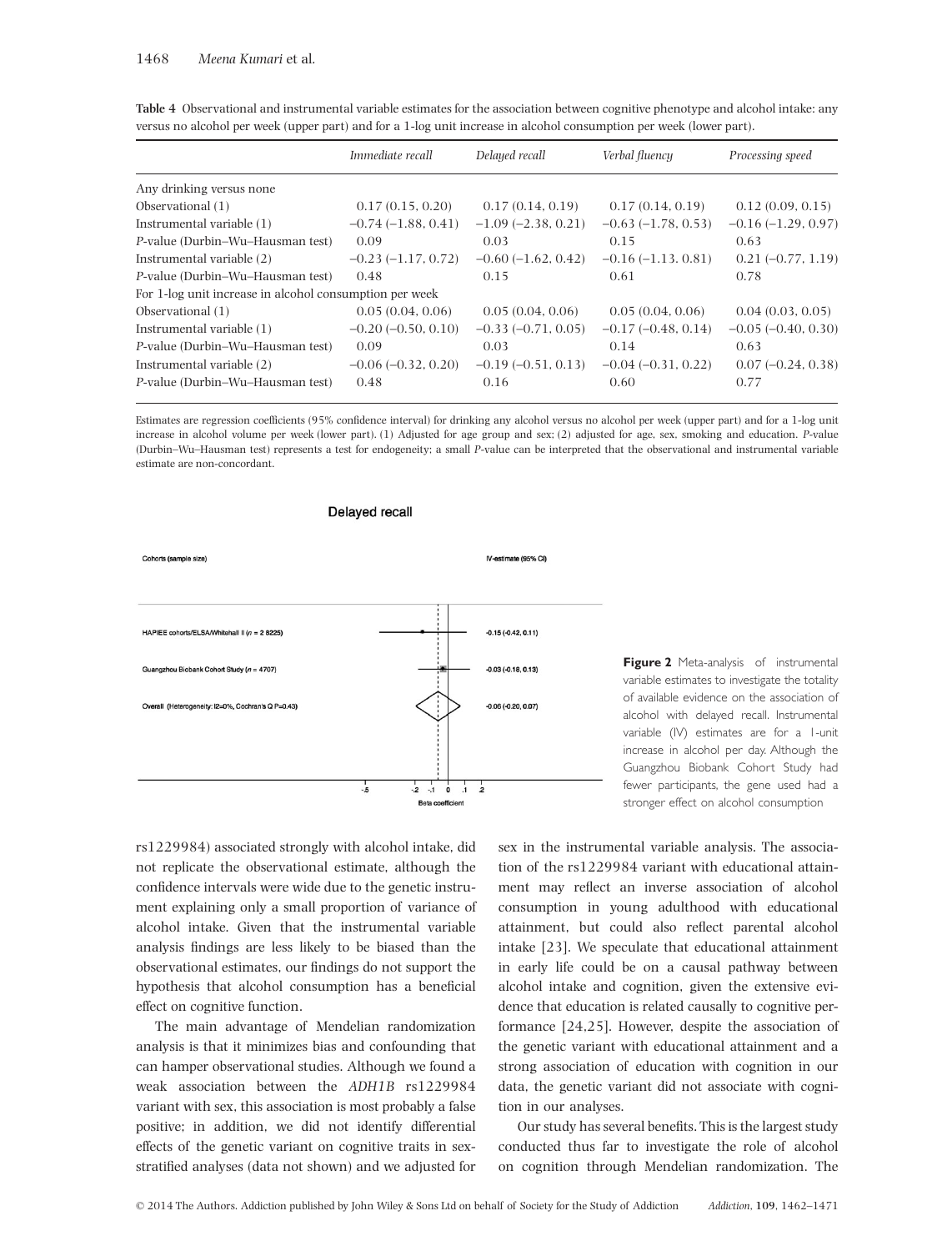participating cohorts covered a wide range of societal contexts with a large variation of drinking patterns and pronounced differences in health. Although this introduces heterogeneity between the studies, it also allows us to generalize the association of alcohol intake and cognitive performance, which was examined previously only in a low-consumption East Asian population using the Mendelian randomization approach [10]. We were also able to conduct analyses in a pooled data set in which the alcohol and cognitive traits were harmonized between studies.

Several limitations should be considered when interpreting these results. First, while our study contains data from more than 34 000 participants, very large numbers of observations are required for an instrumental variable analysis using a single nucleotide polymorphism (SNP) that explains only 0.1% of the *R*<sup>2</sup> of alcohol. Our Mendelian randomization estimates are therefore less precise than those of the observational estimates, and the statistical power to show inverse association with cognitive functions was approximately 10%. Our results should therefore be replicated with even larger sample sizes (or through using multiple SNPs in combination to increase the variance explained in alcohol consumption). While our study was almost 10-fold larger than the one previous Mendelian randomization study to have addressed this question [9], our genetic instrument was weaker and our estimates were therefore less precise. When we incorporated the published findings with ours similar findings were obtained, showing a consistent null effect of alcohol on delayed recall. Further, a recent study in 3542 men failed to observe an association of association of *ADH1B* with cognitive impairment or decline in older age groups [26]. Despite this, we still cannot exclude the possibility of a false-negative finding.

Secondly, we used cross-sectional data, rather than decline in cognitive performance over time. This would be a severe limitation of a traditional observational study, as people change their drinking habits over time and drinkers often stop drinking because of health or other problems. However, the Mendelian randomization design reduces this problem by using a genetic marker of longterm exposure to alcohol intake.

Thirdly, the four measures of cognition used in these analyses were limited to those available in the six cohorts and did not allow investigation of clinically meaningful cognitive outcomes such as dementia. Nevertheless, cognitive test performance predicts future cognitive impairment and dementia [27], which are proposed to be the result of long-term processes that occur over decades [28,29]. As genetic variants are determined at meiosis and are related to life-long differences between individuals, Mendelian randomization is particularly pertinent to questions concerning effects on conditions with a long

pre-clinical phase, such as cognitive impairment and cardiovascular disease [18], to minimize bias from reverse causality.

Fourthly, a possible limitation of Mendelian randomization studies is a potential association of an indirect variant (*ADH1B* in our study) with non-endogenous exposures. However, *ADH1B* encodes the enzyme alcohol dehydrogenase 1B, involved in the primary metabolic pathway of alcohol [30]. It is therefore very unlikely that *ADH1B* would directly influence cognition other than through alcohol.

Fifthly, we used a linear instrumental variable analysis approach, which might seem at odds with the observational estimates we identified as a non-monotonic increase in cognitive function with alcohol. For this reason, we dichotomized alcohol into any versus none per week, allowing us to mimic the observational relationship for the instrumental variable analysis. Furthermore, as previous observational studies link better cognitive function with light-to-moderate drinking, we conducted additional analyses excluding participants who drink more than the recommended levels, but the results remained unaltered.

Finally, population stratification can compromise Mendelian randomization analysis [31]; however, as our analyses were restricted to white Europeans with similar allele frequencies, this is unlikely to be a problem. Furthermore, adjustment for principal components in the two cohorts in which this was feasible did not alter the estimate (data available on request).

We conclude that using a Mendelian randomization approach in a large data set of more than 34 000 individuals in the general population did not identify strong evidence of a causal relationship between alcohol intake and cognitive function, due to limited power. Although this suggests that the observational estimates may be influenced by bias or confounding, almost 1 million participants would be required for a conclusive Mendelian randomization study using *ADH1B*. Therefore, further Mendelian randomization studies in larger samples and/or using stronger genetic instruments are required to replicate these findings.

#### **Acknowledgements**

The English Longitudinal Study of Ageing (ELSA) was developed by a team of researchers based at the National Centre for Social Research, University College London and the Institute of Fiscal Studies. The data were collected by the National Centre for Social Research. Whitehall II: We thank all the participating civil service departments and their welfare, personnel and establishment officers; the British Occupational Health and Safety Agency; the British Council of Civil Service Unions; all participating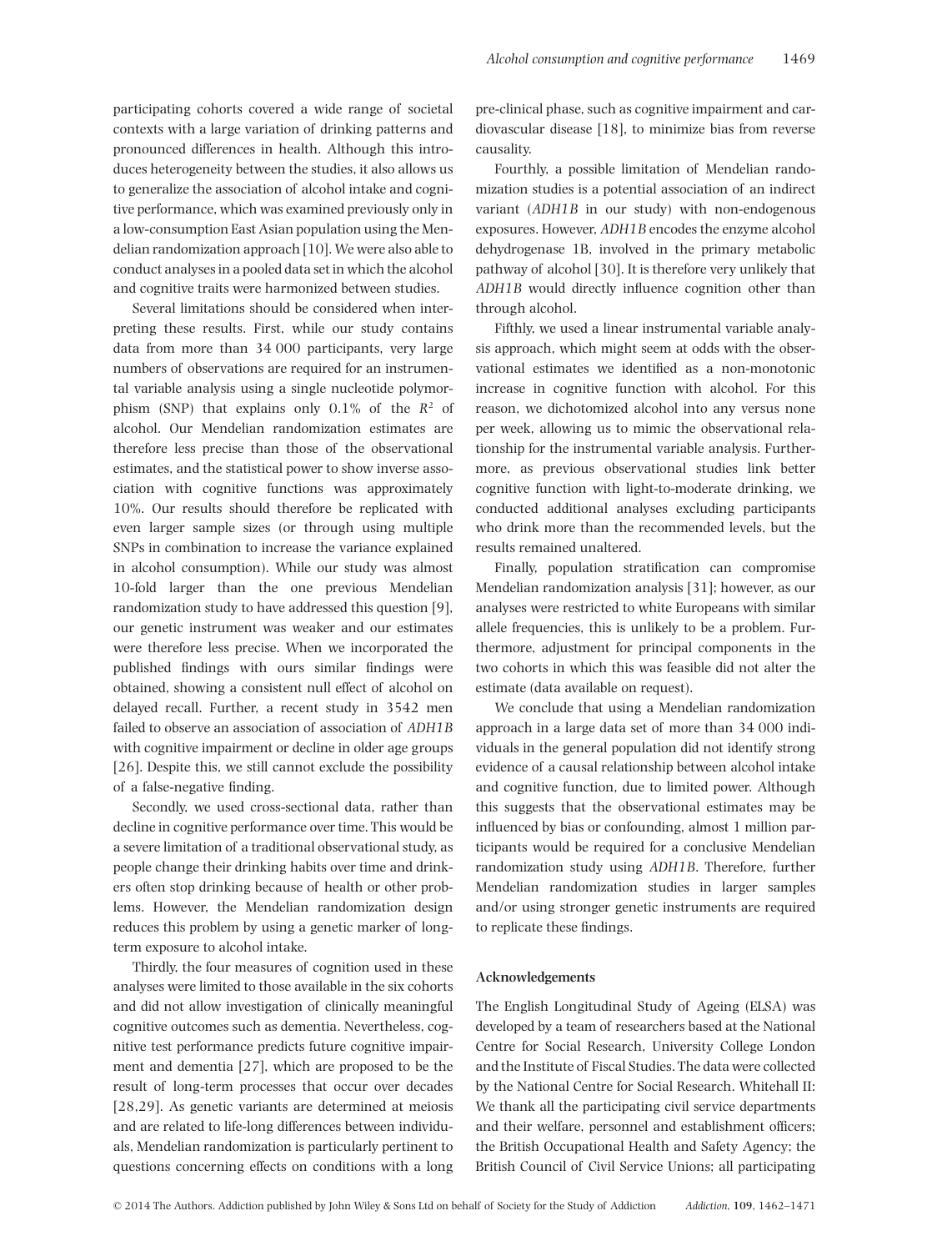civil servants in the Whitehall II study; and all members of the Whitehall II study team. For the HAPIEE study, we thank all participants, and we are grateful to study team members, nurses and fieldworkers in all study centres. Samples used from the English Longitudinal Study of Ageing DNA Repository (EDNAR) received support under a grant (AG1764406S1) awarded by the National Institute on Aging. The Whitehall II study has been supported by grants from the British Medical Research Council (MRC); the British Heart Foundation; the British Health and Safety Executive; the British Department of Health; the National Heart, Lung, and Blood Institute (R01HL036310); and the National Institute on Aging, NIH (R01AG034454, R0AG013196). The HAPIEE study was funded by the Wellcome Trust (grants 064947 and 081081), the US National Institute on Aging (grant R01 AG23522-01) and the MacArthur Foundation (grant 712058). M.K. (Kumari) is supported partially by MRC, Economic and Social Research Council Grant RES 596- 28-0001 and National Heart Lung and Blood Institute Grant HL36310. M.H. was supported by a MRC population health scientist fellowship (G0802432). M.K. (Kivimaki) is supported by the Medical Research Council (K013351), UK, the US National Institutes of Health (R01HL036310; R01AG034454) and an ESRC professorship.

#### **Declaration of interests**

None.

#### **References**

- 1. Kim J. W., Lee D. Y., Lee B. C., Jung M. H., Kim H., Choi Y. S. *et al*. Alcohol and cognition in the elderly: a review. *Psychiatry Investig* 2012; **9**: 8–16.
- 2. Neafsey E. J., Collins M. A. Moderate alcohol consumption and cognitive risk. *Neuropsychiatr Dis Treat* 2011; **7**: 465–84.
- 3. Sinforiani E., Zucchella C., Pasotti C., Casoni F., Bini P., Costa A. The effects of alcohol on cognition in the elderly: from protection to neurodegeneration. *Funct Neurol* 2011; **26**: 103–6.
- 4. Anstey K. J., Mack H. A., Cherbuin N. Alcohol consumption as a risk factor for dementia and cognitive decline: metaanalysis of prospective studies. *Am J Geriatr Psychiatry* 2009; **17**: 542–55.
- 5. Davey Smith G., Ebrahim S. 'Mendelian randomization': can genetic epidemiology contribute to understanding environmental determinants of disease? *Int J Epidemiol* 2003; **32**: 1–22.
- 6. Lawlor D. A., Harbord R. M., Sterne J. A., Timpson N., Davey Smith G. Mendelian randomization: using genes as instruments for making causal inferences in epidemiology. *Stat Med* 2007; **27**: 1133–63.
- 7. Hingorani A., Humphries S. Nature's randomised trials. *Lancet* 2005; **366**: 1906–8.
- 8. Davey Smith G., Lawlor D. A., Harbord R., Timpson N., Day I. *et al*. Clustered environments and randomized

genes: a fundamental distinction between conventional and genetic epidemiology. *PLOS Med* 2007; **4**: e352.

- 9. Chen L., Davey Smith G., Harbord R. M., Lewis S. J. Alcohol intake and blood pressure: a systematic review implementing a Mendelian randomization approach. *PLOS Med* 2008; **5**: e52.
- 10. Au Yeung S. L., Jiang C. Q., Cheng K. K., Liu B., Zhang W. S., Lam T. H. *et al*. Evaluation of moderate alcohol use and cognitive function among men using a Mendelian randomization design in the Guangzhou Biobank Cohort Study. *Am J Epidemiol* 2012; **175**: 1021–8.
- 11. Macgregor S., Lind P. A., Bucholz K. K. *et al*. Associations of ADH and ALDH2 gene variation with self report alcohol reactions, consumption and dependence: an integrated analysis. *Hum Mol Genet* 2009; **18**: 580–93.
- 12. Zakhari S. Overview: how is alcohol metabolized by the body? *Alcohol Res Health* 2006; **29**: 245–54.
- 13. Quertemont E. Genetic polymorphism in ethanol metabolism: acetaldehyde contribution to alcohol abuse and alcoholism. *Mol Psychiatry* 2004; **9**: 570–81.
- 14. Yin S. J., Bosron W. F., Magnes L. J., Li T. K. Human liver alcohol dehydrogenase: purification and kinetic characterization of the beta 2 beta 2, beta 2 beta 1, alpha beta 2, and beta 2 gamma 1 'Oriental' isoenzymes. *Biochemistry* 1984; **23**: 5847–53.
- 15. Bierut L. J., Goate A. M., Breslau N., Johnson E. O., Bertelsen S., Fox L. *et al*. ADH1B is associated with alchol dependence and alcohol consumption in populations of European and African ancestry. *Mol Psychiatry* 2012; **17**: 44–450.
- 16. Shaheen S. O., Rutterford C., Zuccolo L., Ring S. M., Davey Smith G., Holloway J. W. *et al*. Prenatal alcohol exposure and childhood atopic disease: a Mendelian randomization approach. *J Allergy Clin Immunol* 2014; **133**: 225–32. e1–5. pii: S0091-6749(13)00698-2. doi: 10.1016/j.jaci.2013.04.051.
- 17. Humphriss R., Hall A., May M., Zuccolo L., Macleod J. Prenatal alcohol exposure and childhood balance ability: findings from a UK birth cohort study. *BMJ Open* 2013; **3**: e002718. pii: e002718. doi: 10.1136/bmjopen-2013 -002718.
- 18. Lawlor D. A., Nordestgaard B. G., Benn M., Zuccolo L., Tybjaerg-Hansen A., Davey Smith G. D. Exploring causal associations between alcohol and coronary heart disease risk factors: findings from a Mendelian randomization study in the Copenhagen General Population Study. *Eur Heart J* 2013; **34**: 2519–28.
- 19. Marmot M., Banks J., Blundell R., Lessof C., Nazroo J. Health, Wealth and Lifestyles of the Older Population in England: the 2002 English Longitudinal Study of Ageing. London: Institute for Fiscal Studies; 2003.
- 20. Steptoe A., Breeze E., Banks J., Nazroo J. Cohort profile: the English Longitudinal Study of Ageing. *Int J Epidemiol* 2013; **42**: 1640–8.
- 21. Marmot M., Brunner E. Cohort profile: the Whitehall II study. *Int J Epidemiol* 2005; **34**: 251–6.
- 22. Peasey A., Bobak M., Kubinova R., Malyutina S., Pajak A., Tamosiunas A. *et al*. Determinants of cardiovascular disease and other non-communicable diseases in Central and Eastern Europe: rationale and design of the HAPIEE study. *BMC Public Health* 2006; **6**: 255.
- 23. Clouston S. A., Kuh D., Herd P., Elliott J., Richards M., Hofer S. M. Benefits of educational attainment on adult fluid